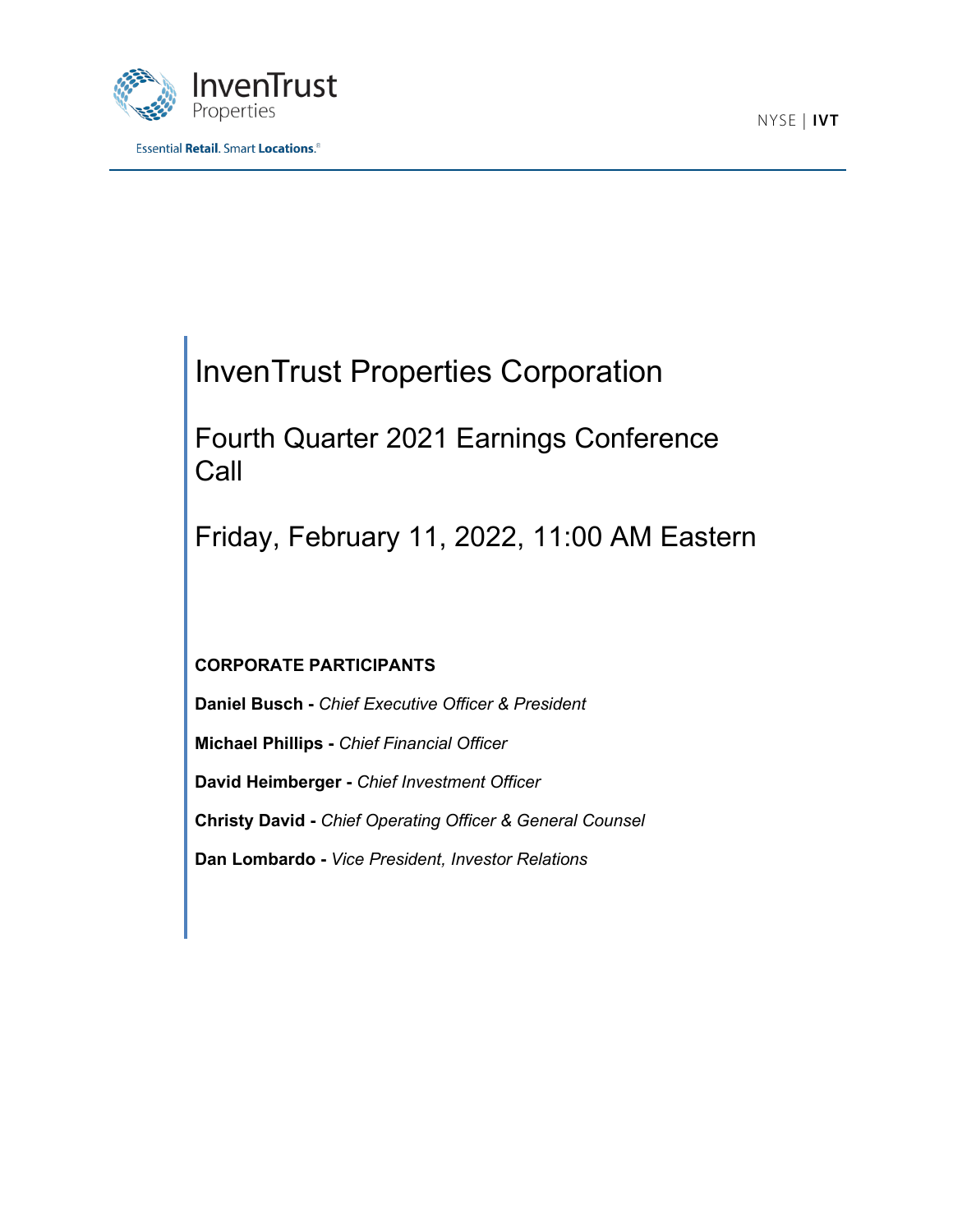

# **PRESENTATION**

## **Operator**

Thank you for standing by, and welcome to the InvenTrust Fourth Quarter 2021 Earnings Conference Call. As a reminder, this call is being recorded. All participants will be in a listen only mode. Should you need assistance, please signal a conference specialist by pressing the star key followed by zero. After today's presentation, there will be an opportunity to ask questions. To ask a question, you may press star then one on your telephone keypad. To withdraw your question, press star then two.

I would now turn the conference over to Mr. Dan Lombardo, Vice President of Investor Relations. Please go ahead.

## **Dan Lombardo**

Thank you, operator. Good morning, and welcome to InvenTrust Properties Fourth Quarter 2021 Earnings Conference Call. Joining me on the call today are DJ Busch, President and Chief Executive Officer; Mike Phillips, Chief Financial Officer; Christy David, Chief Operating Officer and General Counsel; and Dave Heimberger, Chief Investment Officer.

Before the team starts with their prepared remarks, I would like to remind everyone that today's discussion may contain forward looking statements about the company's views on the future of our business and financial performance, including forward looking earnings guidance and future market conditions. These are based on management's current beliefs and expectations and are subject to various risks and uncertainties.

Any forward looking statements speak only as of today's date, and we assume no obligation to update any forward looking statements made on today's call or that are in the quarterly financial supplemental or press release. These factors and risks are described in more detail in our filings with the SEC.

In our discussion today, we will also reference certain non-GAAP financial measures. The comparable GAAP financial measures are included in this quarter's earnings materials, which are posted on our Investor Relations website.

With that, I will turn the call over to DJ.

## **Daniel Busch**

Thanks, Dan. Good morning, everyone, and thank you for joining us today. 2021 was a year of milestones for InvenTrust where expectations were surpassed on many fronts. We executed on several corporate activities that led to a successful listing on the New York Stock Exchange in October of last year, which provided immediate liquidity alternative for all of our shareholders. By year end, our investment thesis gained traction given the increased transition to a more institutional shareholder base. When I look back at all that we accomplished for our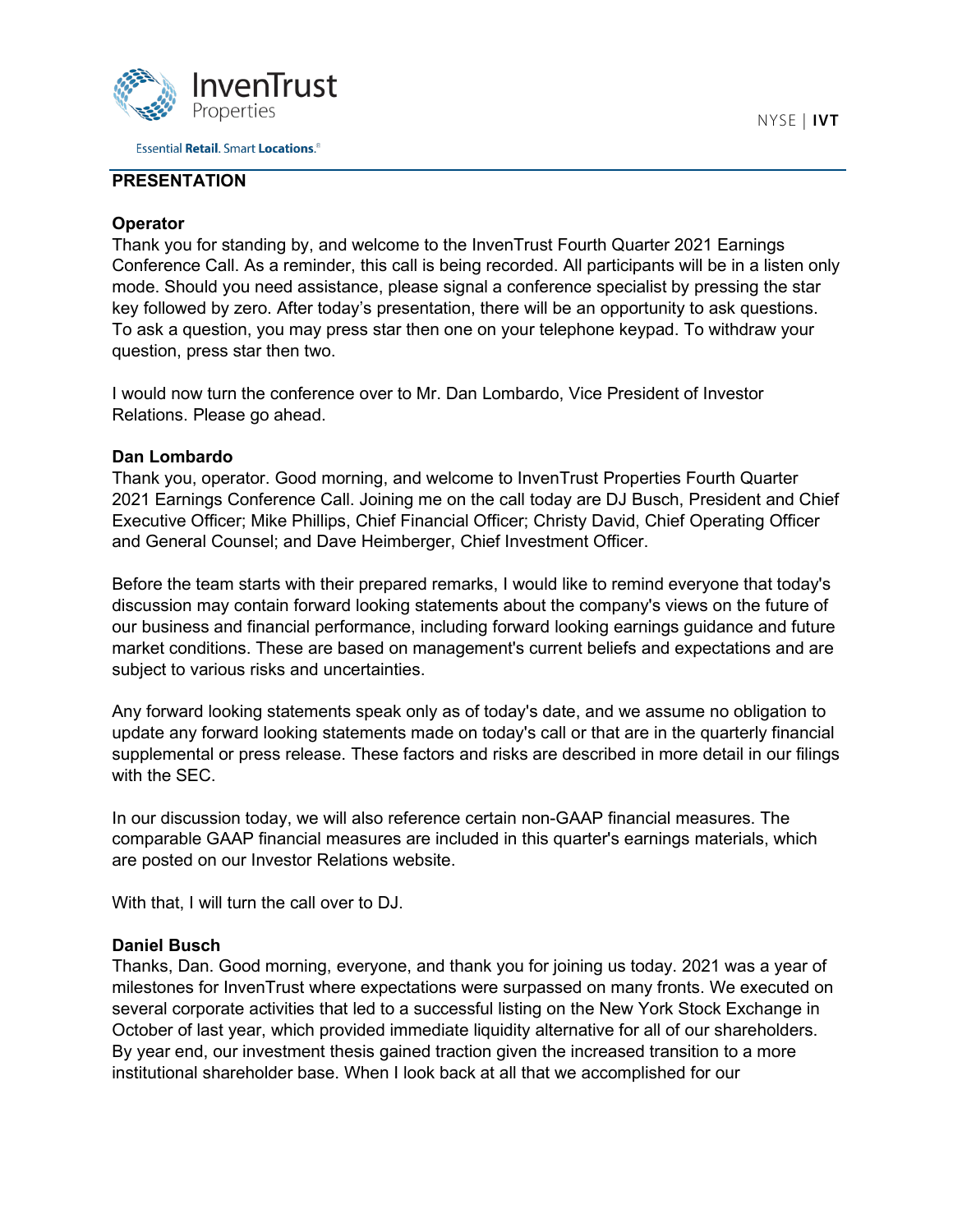

shareholders, employees, our tenants, and communities, I'm extremely proud of the InvenTrust team.

The foundation of our success is built on InvenTrust's simple and focused strategy: to own and operate high quality, necessity based shopping centers in the Sun Belt, paired with a conservative balance sheet with ample liquidity to fund future cash flow growth. InvenTrust leads the retail sector in Sun Belt concentration and is one of the most focused retail portfolios in our space. The portfolio's attractive, demographic characteristics are expected to create strong leasing demand and organic growth at our markets continue to thrive.

Our high performing grocery-anchored tenants also play a critical role. These necessity based tenants are aligned with the current consumer shift towards essentialism and are resilient across economic cycles. Over 86% of InvenTrust NOI is derived from centers with a grocery presence. As our tenants continue to refine their multichannel strategies through physical locations, last mile concepts and pick up at store, InvenTrust will support them in their endeavors.

I also want to quickly touch on another one of InvenTrust's key pillars: sustainability and corporate responsibility. We are focused on effectively managing our business and assets to reduce our environmental impact and implementing initiatives to play our part in a lower carbon future. ESG is not new at InvenTrust. We've been a participant in the Global Real Estate Sustainability Benchmark, or GRESB, assessment since 2013 and something we have integrated into all aspects of our business. In 2022, the leadership team will continue to drive ESG initiatives and targets across the portfolio, and we look forward to sharing these results in our inaugural corporate responsibility report being released later this year.

Lastly, our balance sheet remains a cornerstone for our growth story moving forward. To that end, we announced earlier this week that we closed on two premier properties in Austin, Texas for approximately \$190 million. These acquisitions, which Dave will discuss in a bit, are great additions to our portfolio and will increase our concentration in Austin, already our largest market. This transaction also satisfies about half of our two year net acquisition target and will bring significant cash flow into the portfolio.

With that, I'm going to turn it over to Mike to discuss our financial results. Mike?

## **Michael Phillips**

Thanks, DJ, and good morning, everyone. I'll provide you with some color around our fourth quarter and full year results and walk you through our 2022 full year guidance.

To start, we remain encouraged by our continued improvement in our portfolio operating trends. InvenTrust produced \$0.14 per share of NAREIT FFO in the fourth quarter and \$1.18 per share for the full year 2021. Our NAREIT FFO was above the high end of our 2021 guidance range of \$1.13 per share due to savings on onetime direct listing costs in the fourth quarter.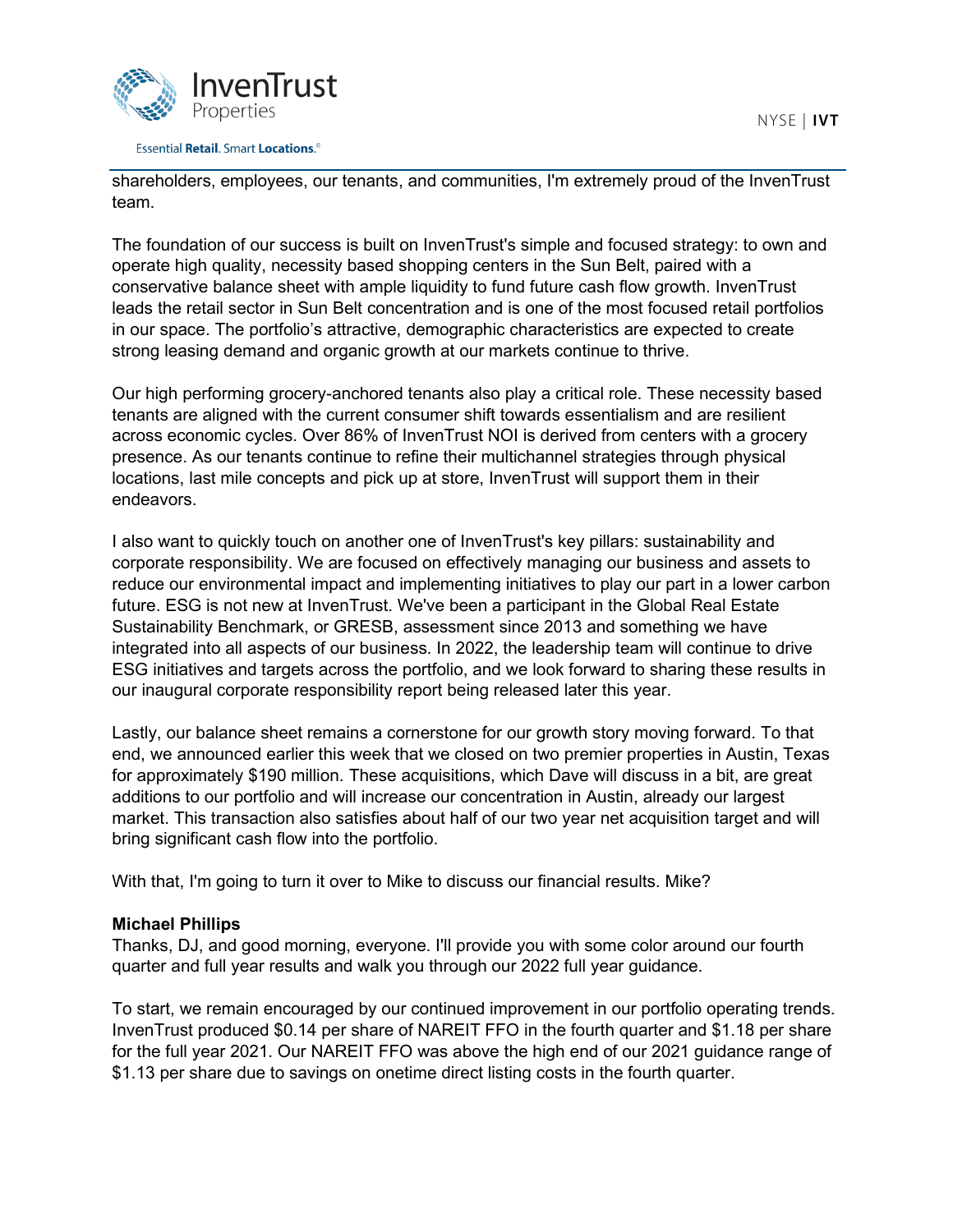

#### **Essential Retail. Smart Locations.**<sup>®</sup>

InvenTrust generated \$0.38 per share of core FFO in the fourth quarter, flat over the same time period last year. For the full year 2021, our core FFO was \$1.40 per share, an increase of 3.7% over last year. Our pro rata same-property NOI for the quarter reached \$37.9 million, growing 3.1%. Our full year results totaled \$144.8 million, up 4.4% compared to 2020. The increase in pro rata same property NOI was primarily driven by contractual rent increases from our existing leases, new rent coming online, and collection of prior period rental income, generating approximately 220 basis points of growth.

Turning to the balance sheet and our strong capital structure. At quarter end, we had \$398 million of total liquidity, including \$319 million of capacity remaining on our revolving credit facility and over \$79 million of cash on hand. During the quarter, using cash on hand, we executed \$100 million Dutch tender, which we completed in November, where we repurchased 4 million shares at a price of \$25 per share.

We have only \$22 million in debt maturities in 2022, and we ended the year with our net leverage at 22%. Our trailing 12 month net debt to adjusted EBITDA is now at 4.6x. Subsequent to quarter end, we drew on our revolving credit facility to partially fund the Austin portfolio acquisition. We also paid our Q4 2021 dividend, which represented an increase of 5% over the prior quarter. Our annualized dividend rate is now \$0.82 per share.

As mentioned in our earnings release, our guidance for 2022 is as follows. For the year, we expect net income per diluted share of \$0.13 to \$0.19. We are providing NAREIT FFO guidance of \$1.53 to \$1.59 per share. We expect core FFO of \$1.50 to \$1.56 per share, representing a high single digit to low double digit growth over 2021. Pro rata same property NOI is expected to be in the range of 2.75% to 4.75%, and additional assumptions are provided in our supplemental disclosure.

With that, I'm going to turn the call over to Dave to discuss our recent transaction activity. Dave?

## **David Heimberger**

Thank you, Mike. As DJ discussed, we're extremely excited to be adding two Austin assets into our portfolio. The assets further add to our presence as one of the largest institutional owners of open air shopping centers in Austin. The two properties total just over 125 acres in Southwest Austin, which is one of the most dynamic and highly coveted submarkets in the country with significant barriers to entry.

The Shops at Arbor Trails is an ultra-rare dual grocery-anchored center with Costco and Whole Foods both on a lease, as well as an outstanding lineup of complementary tenants with over 350,000 square feet and 99% leased occupancy.

Escarpment Village is anchored by HEB, the region's dominant grocer, also on a lease. It is 100% leased with over 167,000 square feet of GLA. Not only is this portfolio comprised of irreplaceable real estate with some of the best tenants in the market, both centers have components of ESG, including solar panels, water reclamation, a green roof, and electric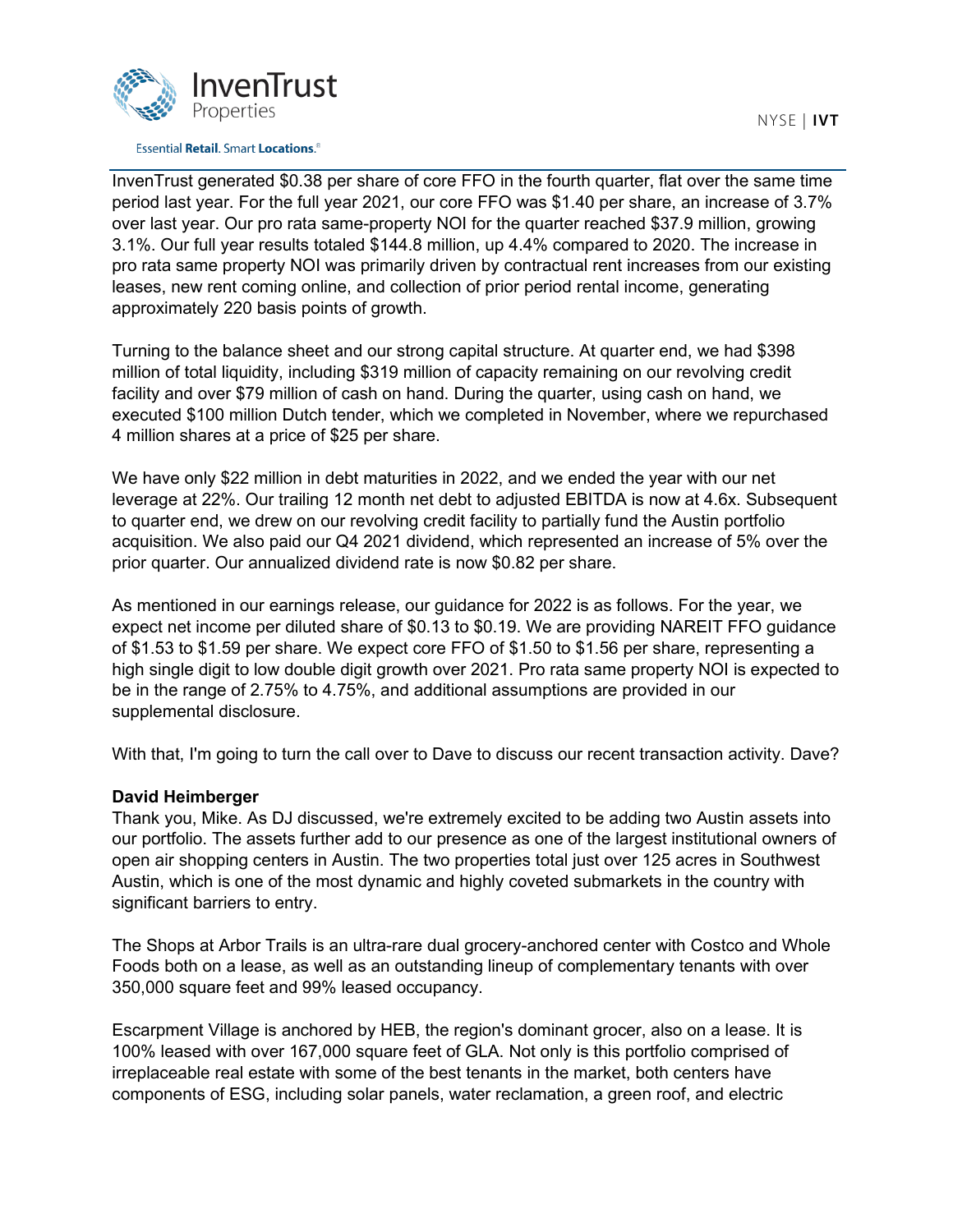

#### **Essential Retail. Smart Locations.**<sup>®</sup>

vehicle charging stations, all of which match criteria we are actively looking for in future acquisitions.

Overall, this transaction demonstrates our team's ability to identify assets fitting our Sun Belt strategy and execute in a highly competitive market. Our significant presence in Austin and track record across numerous transactions allowed us to unlock this off market opportunity and bring meaningful cash flow growth to our portfolio. As DJ noted, the purchase price for both Austin properties was approximately \$190 million.

Our commitment to delivering portfolio cash flow growth in the Sun Belt will continue to differentiate us in our sector. We believe the Sun Belt's business friendly environment, growing tech sector and in-migration will drive demographic growth that will continue to afford us compelling investment opportunities in the future. Whether it's Texas, California, Atlanta, Central or South Florida, or the Carolinas, we maintain a robust pipeline of potential targets in our core Sun Belt markets and continue to explore other prospects as well as opportunities to further round out our portfolio base and leverage our operational presence in these markets.

And with that, Christy will discuss our portfolio performance.

# **Christy David**

Thank you, Dave. Including the new Austin assets, InvenTrust owns 64 neighborhood, community, and necessity based power centers, totaling 10.8 million of GLA. Our assets are the backbone of their communities with tenants providing essential products and services. These tenants draw strong foot traffic, which enhances our ability to increase rents and provide an attractive last mile solution for omnichannel strategy.

At the end of 2021, our leased occupancy was 93.9%, up from 92.8% at the end of 2020 and up 40 basis points from the third quarter of 2021. Our anchor lease percentage was 96.7% and small shops was 89%, increases of 120 and 130 basis points year over year, respectively. We expect continued upside in our occupancy levels as we look ahead through 2022, especially in the small shop category.

As always, occupancy gains start with leasing execution. We are very pleased with our leasing activity and the deal pipeline being generated by our local teams. We continue to see strong demand across the board with interest from tenants in many categories, including medical, fitness and fast casual restaurant concepts from tenants such as Chipotle, First Watch and Planet Fitness.

In the fourth quarter, we signed 72 leases totaling approximately 252,000 square feet of GLA. Our blended comparable lease spreads for the quarter were 4.1%. We will note that our new lease spreads did go back slightly for the quarter, but this is primarily driven by one lease out of a relatively small sample size of 7 new deals in the quarter.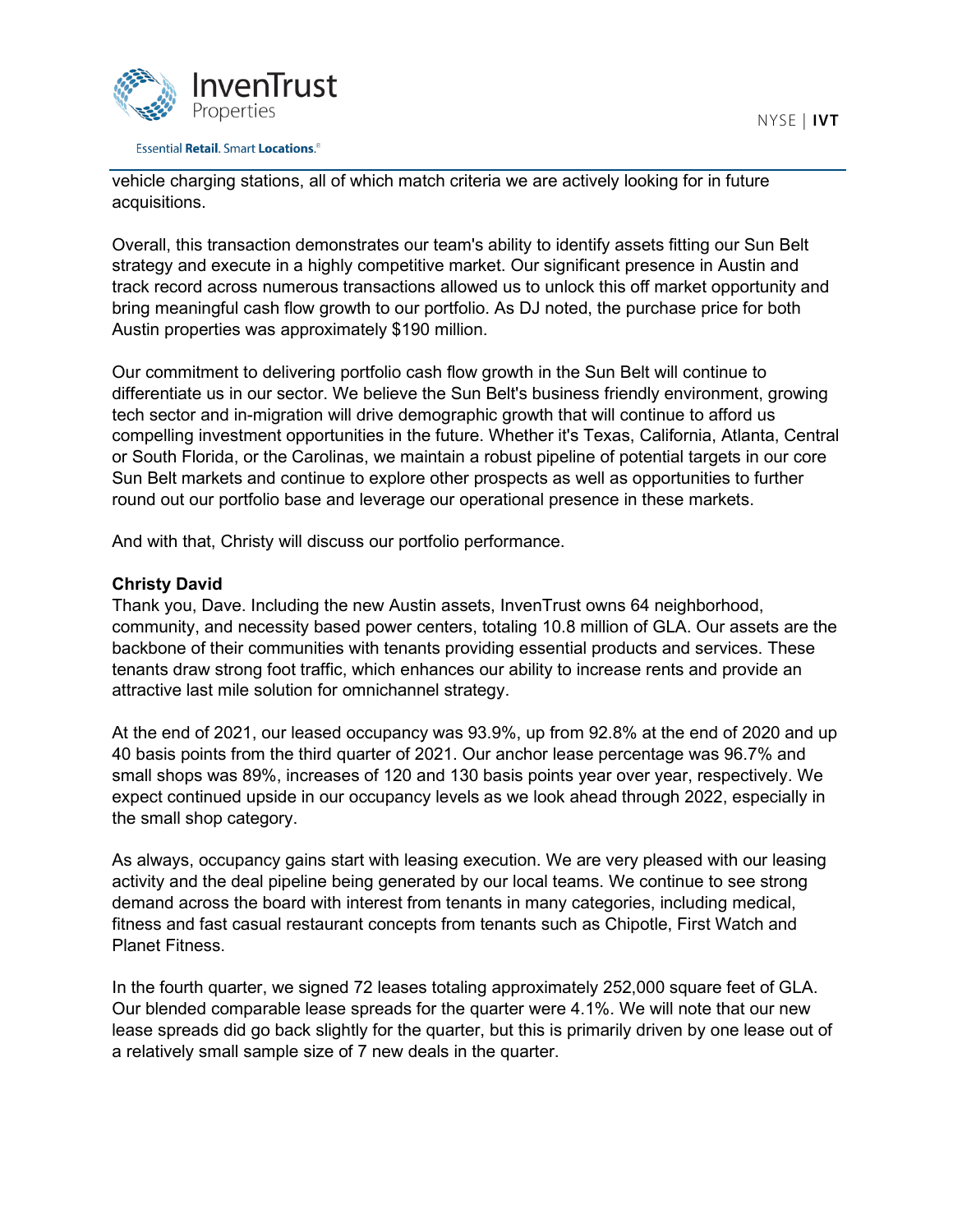

The leasing environment remains healthy as it relates to both new concepts and wellestablished tenants looking for space in our centers. With that said, we continue to monitor the ongoing labor shortages and supply chain challenges being experienced throughout the economy. At this time, in general, our tenants have been able to adapt to these recent challenges and have not experienced any significant disruptions to their operations.

Annual base rent as of December 31 for the pro rata combined portfolio was \$18.59, an increase of 2.1% compared to the same period in 2020. Anchor tenant ABR was \$12.31 and small shop ABR was \$31.42. Regarding our active development projects, our Publix redevelopment and property improvement at Suncrest Village in Orlando are under construction and on track to open in summer of 2022. Our Houston asset, Cyfair Town Center, is undergoing a property refresh and is on track to be completed in the third quarter of 2022 and is already generating significant leasing interest at the property.

Demand for pad locations in our portfolio remained strong. We executed a lease with Chipotle for a freestanding building at our Eldridge Town Center property located in Houston. Our teams continue to evaluate opportunities within our portfolio to meet the growing trend and demand for drive-through locations. As a reminder, our redevelopment thesis is conservative, with no large mixed use projects, major funding commitments, or long dated construction timelines. We remain focused on identifying opportunities that allow us to reinvest in our centers at attractive returns in a disciplined way.

Now I'll turn the call over to DJ for some final remarks.

# **Daniel Busch**

Thanks, Christy. InvenTrust has been a publicly traded company for a little over three months now. Since our listing in October, our simple and focused narrative has resonated with several institutions and we continue to build these relationships. The company also has been added to several real estate and REIT indices, and we are hopeful that the trend will continue throughout 2022. We are off to a solid start in our journey as a traded company, but we're certainly not satisfied. The onus is on us to be transparent, available and proactive in our investor and analyst outreach.

Communicating our strategy and progress on our goals will be a focus, and we plan to build on the strong momentum we've been able to create in the first few months since our listing. Our assets are well positioned to benefit from the long term Sun Belt migration trends. Our talented and deep team is focused on continuing to successfully execute our strategy to capture the substantial opportunities ahead in our business. I look forward to continuing to share updates of our progress.

Operator, this concludes our prepared remarks. Please open the line for questions.

# **QUESTION AND ANSWER**